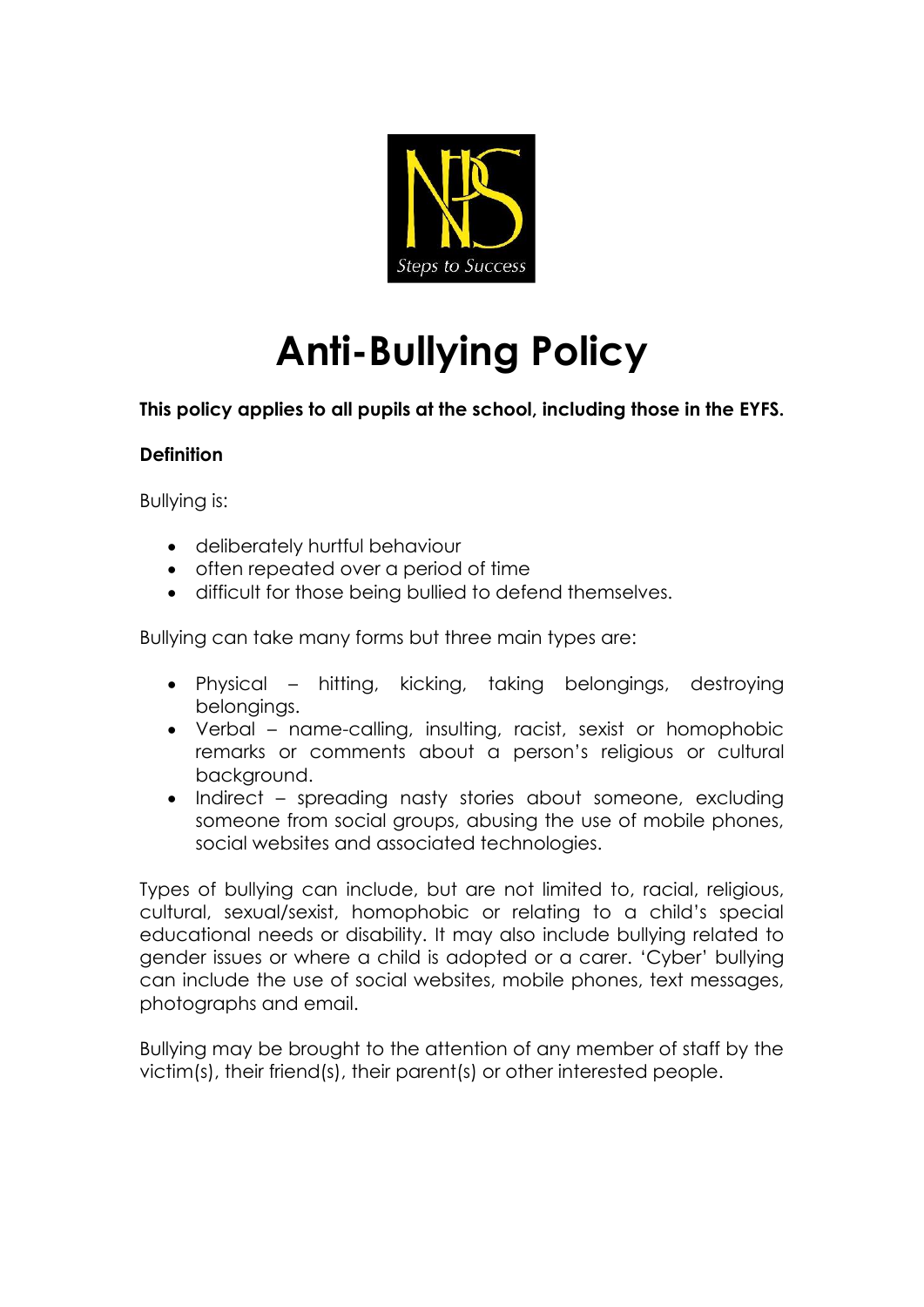## **Aims**

- To prevent bullying of any kind taking place.
- To provide a safe, caring environment for the whole school community, especially the children in our care.
- To instil in children that bullying is unacceptable and that reports of bullying will be taken seriously, recorded and acted upon.
- To reassure children that they will be listened to and will know that it is right to talk to someone.
- To heed parents and keep them informed of actions taken in response to a complaint.
- To conduct a full investigation following any report of bullying with detailed records kept of incidents, reports and complaints.
- To take appropriate action, including exclusion in cases of severe bullying.
- To ensure that school has clear policies which are communicated to parents, pupils and staff, and create an environment of good behaviour and respect, with helpful examples set by staff and older pupils including the celebration of success.
- To involve parents and make sure pupils are clear about the part they can play to prevent bullying, including when they find themselves as bystanders.

# **Preventing Bullying at Newcastle Preparatory School (NPS)**

At NPS we believe that no child should be bullied. We therefore aim to reinforce a caring and cooperative ethos where everyone in school feels happy and safe. We do this in the following ways (see also Good Behaviour and PSHE policies):

- Using form periods, circle time, assemblies, drama and PSHE lessons to discuss and encourage positive relationships.
- Providing children with positive role models via the various aspects of the Buddy System.
- With constant care and vigilance from staff, ensuring that all children in our care are happy and show signs positive mental health where possible.

# **Strategy for Dealing with Bullying**

In dealing with suspected bullying, staff at NPS follow these fundamental guidelines.

- Never ignore suspected bullying.
- Do not make premature assumptions.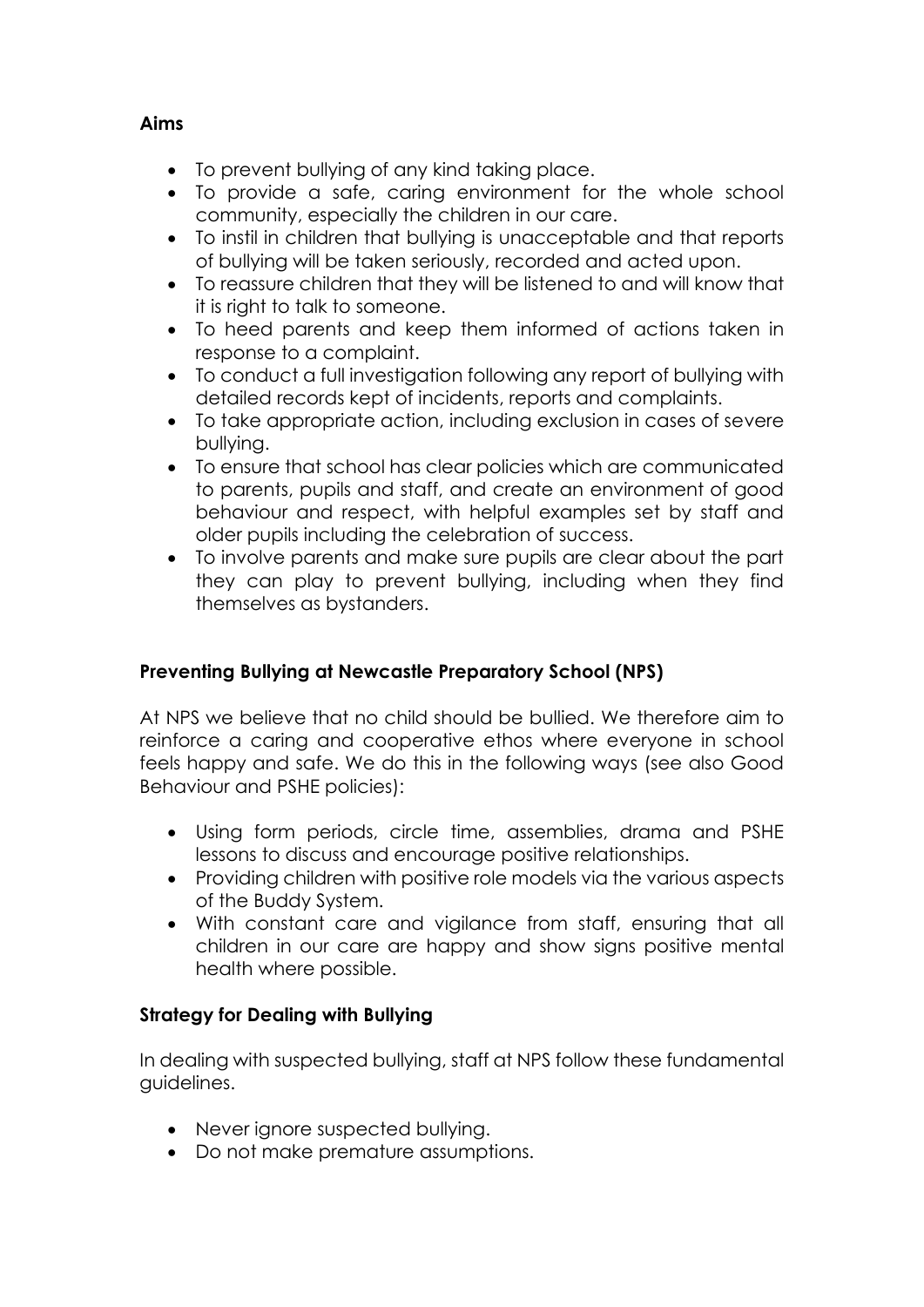- Listen carefully to all accounts several pupils with the same version does not mean they are telling the truth.
- Adopt a problem-solving approach that moves pupils forward from self-justification
- Follow up proven cases to check bullying has not returned.
- Keep detailed records.

Strategies have been introduced at NPS to help prevent bullying. These strategies cover raising awareness about bullying and the Anti-bullying policy, increased understanding and teaching pupils how to manage relationships in a constructive way and the implementation of a playground "Buddy Squad", trained in peer-mediation and problem solving skills, at break times (See Buddy System Policy).

Staff should apply one or more of the strategies below, depending on the perceived seriousness of the situation. The emphasis should always be one of showing a caring and listening approach.

Following a complaint of bullying, the discipline procedures of NPS should be followed, with staff making a full investigation, keeping detailed records and applying sanctions as necessary.

The procedures should be followed by the Head Teacher, Deputy Head Teacher or Senior Teacher.

- 1. Discuss the nature of the bullying with the 'victim' at length, recording all the facts. This will require patience and understanding.
- 2. Identify the bully/bullies and any witnesses.
- 3. Interview witnesses
- 4. Discuss the incident(s) with the alleged bully/ies. Confront them with the allegations and ask them to tell the truth about the situation/incident. Make it clear that this is only an investigation at this stage.
- 5. If the bully owns up, make it understood that bullying is not acceptable at NPS and what effect it has on the education of the victim and the rest of the children in the class/school. Apply sanctions relevant to the type of bullying.
- 6. If the allegation of bullying is denied, investigate further. If there is sufficient evidence that the bullying occurred, apply relevant sanctions.
- 7. Hold separate discussions with parents of bully and victim.
- 8. Sanctions for the bully include:
	- a. Withdrawal from favoured activities, for example school visit
	- b. Loss of break times for an agreed period
	- c. Fixed period of exclusion from school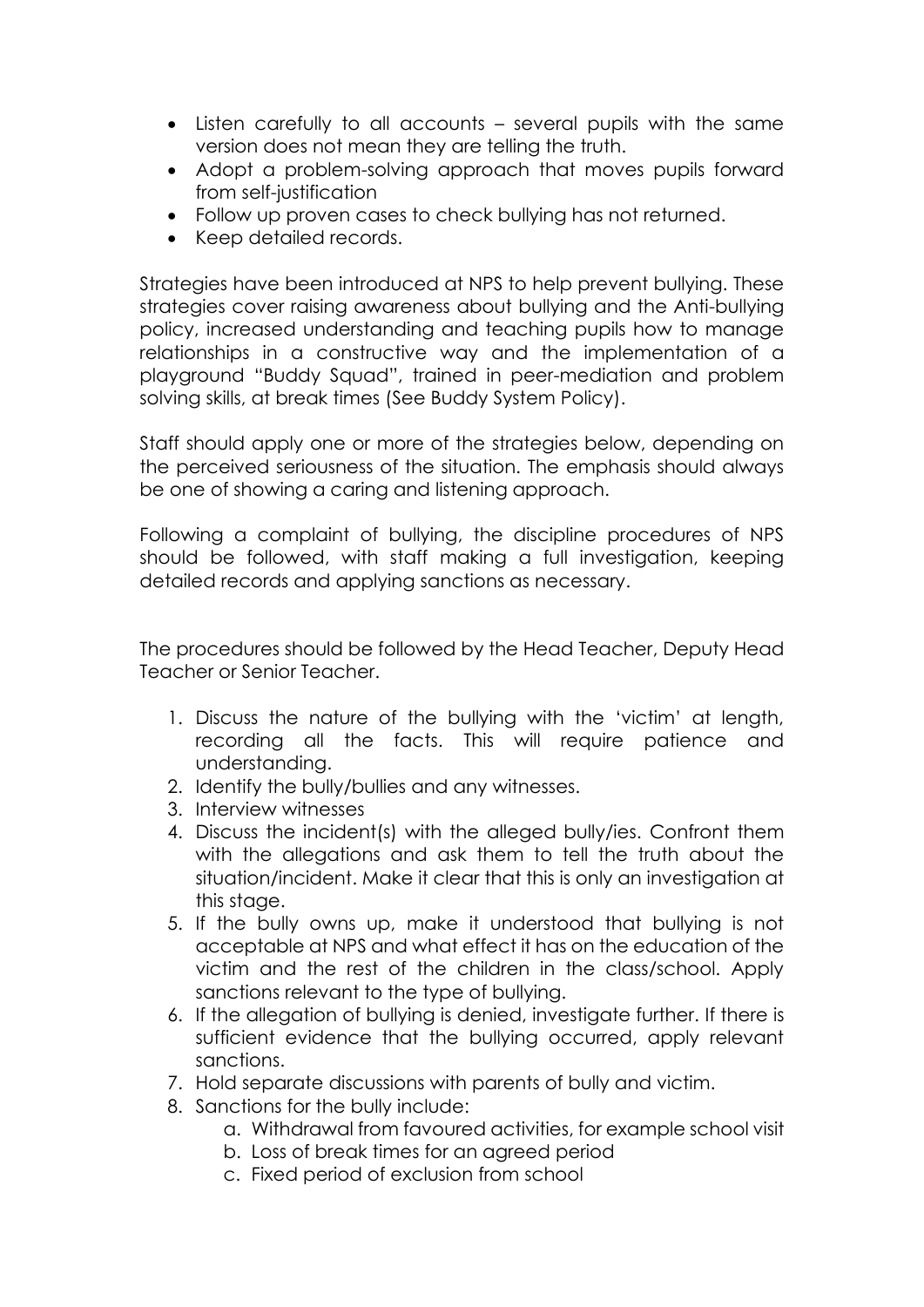- 9. Provide a Pastoral Support Programme for the victim with a mentor/named person monitoring and observing at break times and lunchtimes, and through discussion to make sure there is no repetition.
- 10.Provide a Pastoral Support Programme for the bully. This will include a Behaviour Support Programme and opportunities in circle time or groups for the child/ren to discuss relationships, feelings and the effect bullying can have on individuals. A mentor/named person will support the child during this programme.

In order to reduce incidents of bullying and recognise bullies, at NPS, all staff watch for early signs of distress in pupils. We listen, believe, act.

We are aware of the seriousness of bullying, with its potential to cause serious Mental Health issues for the victim. We are also aware of the fact that the 'bully' will need some form of help and support also.

Records are kept in accordance with the schools' Behaviour Policy and these are used to evaluate the effectiveness of the schools approach and to enable any patterns to be identified and to support children accordingly.

Anti-bullying Monitors, known as "Buddies", are there as a child's first contact point, if they feel they cannot tell an adult. These are children in Years 4 to 6 who have volunteered and have been trained in aspects of peer mediation and communication. They help provide help and support to their peers and spot the early signs of any trouble and, in most cases, alert a teacher.

All children are aware that if they have a problem they can and should go to a member of staff or, if they prefer, to one of the playground "Buddy Squad" (See Buddy System Policy).

#### **Bullying off the School Premises**

Where possible, NPS will support pupils, who have been bullied, especially on their way to or from school or by other persons.

The following steps should be taken.

- Talk to the Head Teacher of another school whose pupils are bullying off school premises
- Talk to the Police about problems on local streets
- Talk to the local transport company, if bullying is occurring on school buses or on the metro.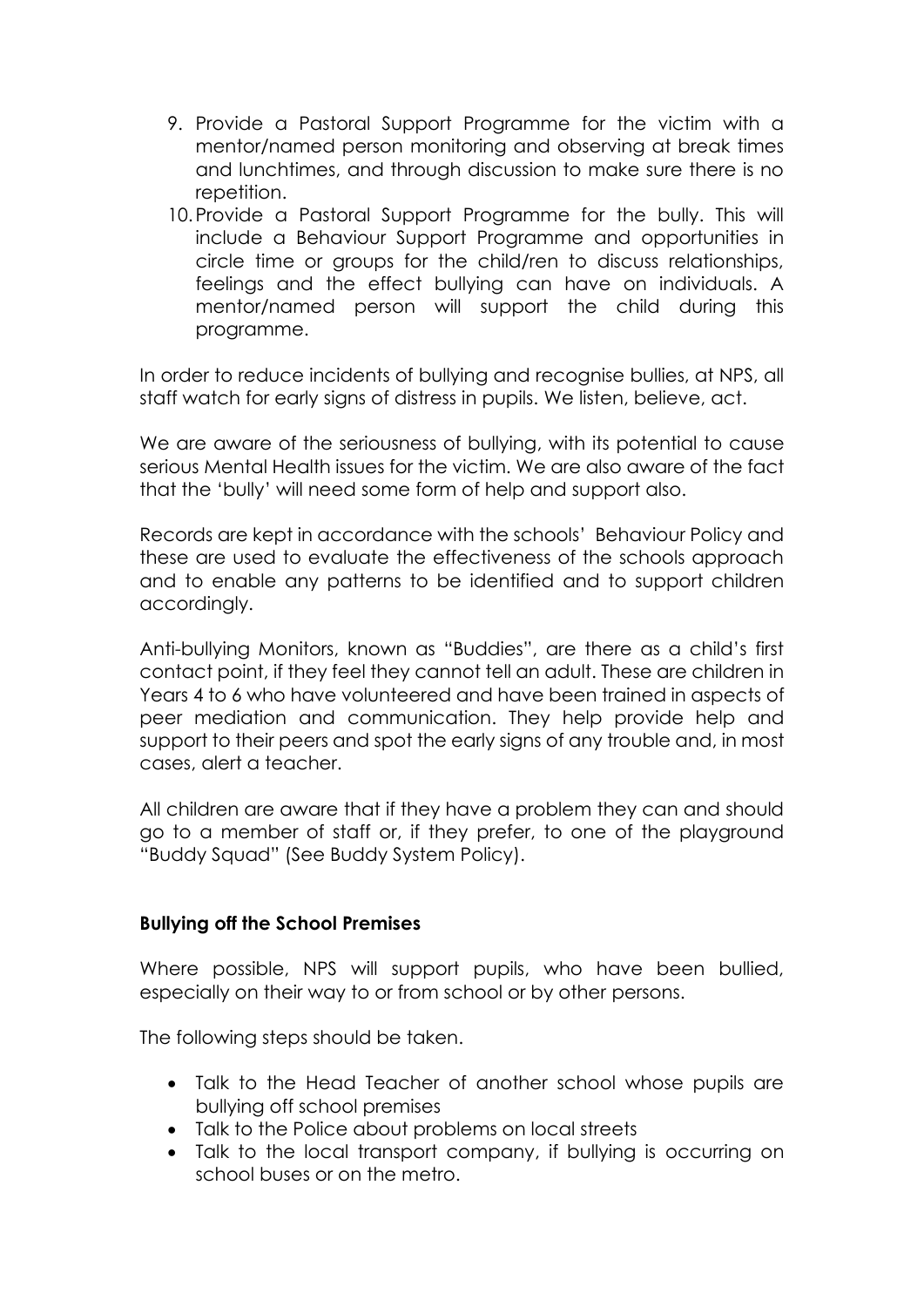• Talk to pupils about how to avoid or handle bullying situations

## **Bullying Directed Towards Race, Gender, Sexual Orientation or Disability**

NPS will not tolerate bullying against anyone because of his or her race, gender, gender issues, where a child is adopted, where a child is a carer, sexual orientation or disability. The school will take preventative action to reduce the likelihood of bullying incidents of this nature occurring. Stereotypical views are challenged and pupils learn to appreciate and view positively differences in others, whether arising from race, gender, ability or disability.

#### **Racial Bullying/Harassment**

Racial bullying will not be tolerated at NPS and will be treated severely. If a child receives verbal abuse, physical threats or attacks, or if a pupil brings racist literature into school, incites others to behave in a racist way or writes racist insults or makes comments about a person's religious or cultural background, a full investigation will be carried out and incidents will be fully recorded.

NPS has a duty to develop children's understanding of ethnic diversity issues and promote racial tolerance in PHSE and Citizenship lessons and in Religious Education lessons. NPS guarantees confidentiality and support for those being bullied. Racial incidents are reported to the Governing Body as required.

#### **Cyber Bullying**

NPS ensures that all access to computers, iPads and the internet are monitored. Appropriate filters are used on the School's computers and IPads.

Mobile phones are stored in the office from the moment children arrive at School until the end of the day. Therefore, children cannot send text messages during the School day.

To prevent bullying using technology out of School, the dangers of misuse of computers, laptops, iPads and mobile phones are outlined in the ICT curriculum and PSHE sessions.

E-safety is taken seriously, with children being reminded of good practise at every opportunity and taking part in a specific lesson at least once per term that address how to stay safe online.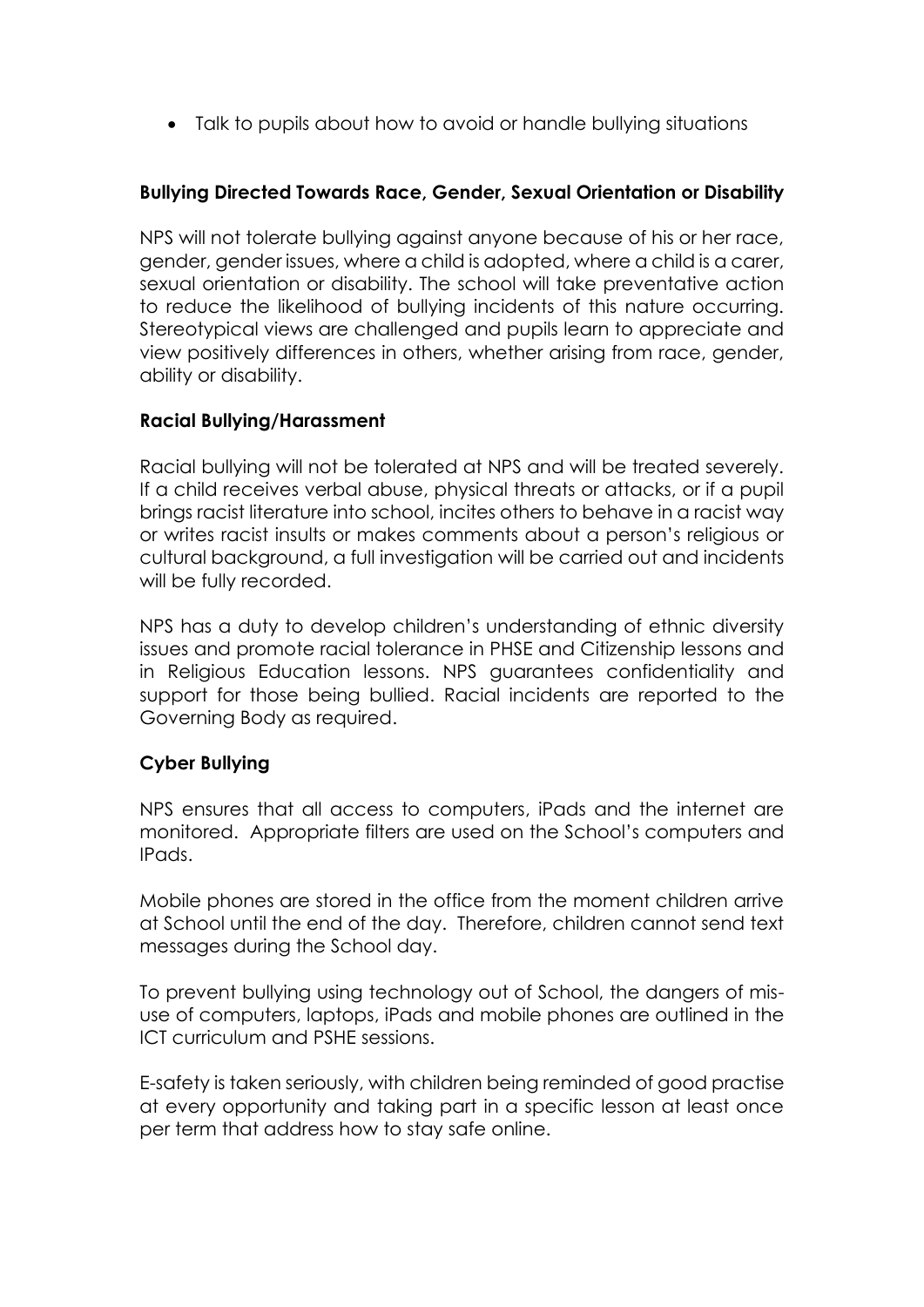## **Sexual Bullying / Gender Issues**

Sexual bullying has an impact on both genders. Sexual bullying is characterised by abusive name-calling, comments about appearance, attractiveness and emerging puberty, inappropriate and uninvited touching, sexual innuendoes and propositions (i.e. sexual harassment) and, in its extreme form, sexual assault or rape. A sexual assault will lead to the exclusion of the perpetrator from NPS.

Newcastle Preparatory School's strategies to deal with sexual bullying include:

- Recording incidents
- Developing understanding of gender relations
- Exploring sexism and sexual bullying in PHSE lessons
- Using single-sex groups to discuss sensitive issues
- Ensuring the school site is well supervised, especially in areas where children might be vulnerable
- Implementing appropriate discipline procedures

#### **Sexual Orientation**

Sexual bullying can also be related to sexual orientation. Children do not have to be homosexual or bi-sexual to experience such bullying.

Strategies to deal with such bullying include:

- Recording incidents
- Awareness by staff that homophobic bullying can occur
- Challenging homophobic language and explore pupils' understanding – they might not understand the impact
- Guaranteeing confidentiality and support for those being bullied
- Implement discipline procedures if the bullying warrants it.

#### **Staff Training**

Staff are made aware of all aspects of our Anti-Bullying policy through staff training days and, where appropriate, at weekly staff meetings. This training includes understanding the principles of the policy, legal responsibilities of the school and staff, actions to resolve and prevent problems and sources of support. Staff are aware that they can speak to any member of the Pastoral team and the Head Teacher with regard to any issue.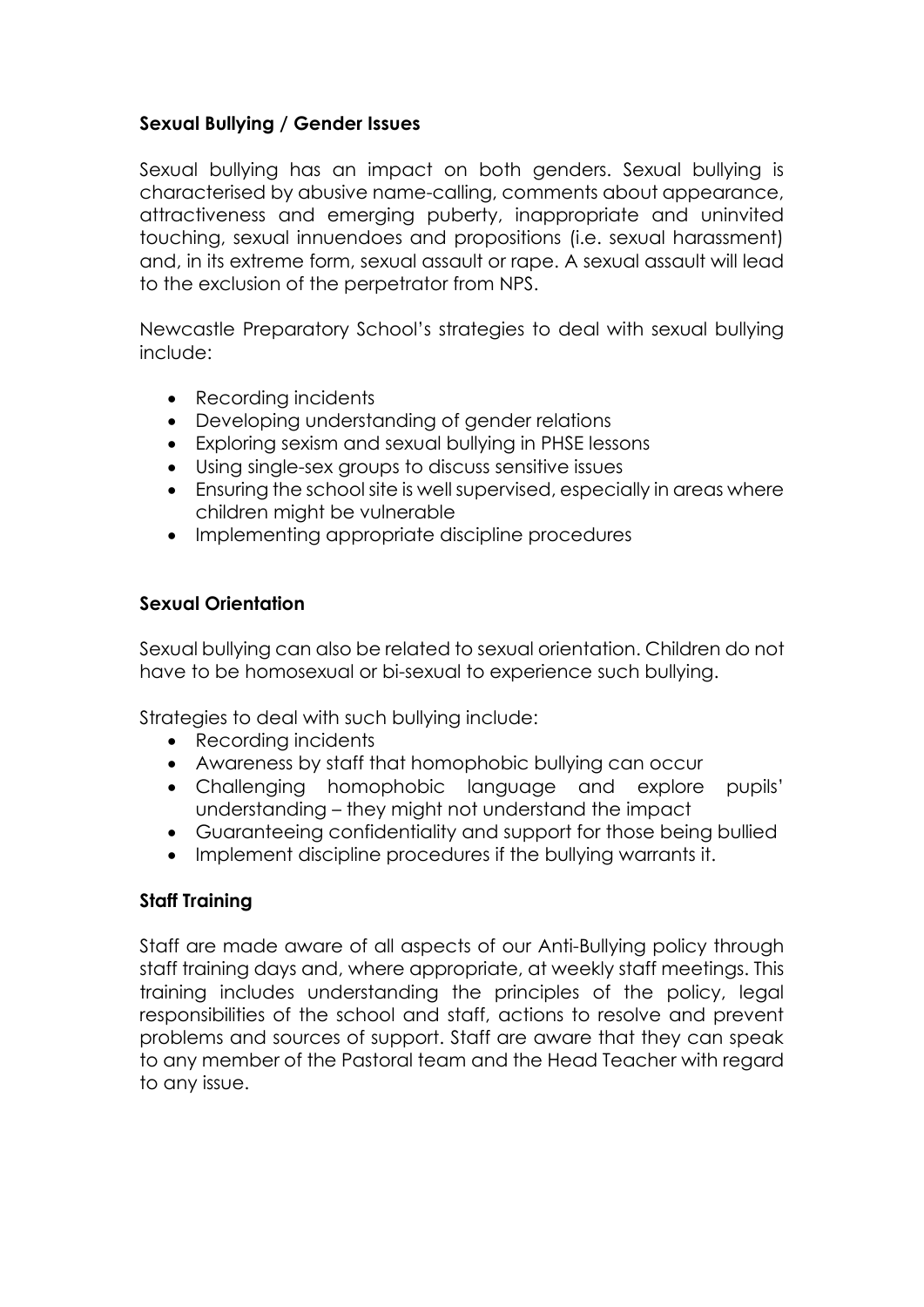Where appropriate the school will invest in specialised skills to understand the needs of pupils, including those with special educational needs or disabilities, and lesbian, gay, bisexual and transgender (LGBT) pupils.

#### **Special Educational Needs or Disabilities**

Pupils with special educational needs or disabilities might not be able to articulate experiences as fluently as other children. However, they are often at greater risk of being bullied, both directly and indirectly, and usually about their specific disability.

NPS makes sure the behaviour of staff does not trigger bullying unintentionally. They should avoid undue attention towards SEN children compared with others, and should not make comments based on pupils' appearance or perceived character (e.g. boys playing football poorly should not be told they play like girls) .

We try to make classroom activities and lessons sensitive to children's needs. We teach assertiveness and other social skills and teach victims to say "No" or to get help. A named mentor or "Buddy" is appointed for the pupil to confide in. Our younger children from Reception to Year 3 have older buddies (See Buddy System Policy).

If bullying is serious, NPS undertakes a full investigation, including a full discussion with witnesses, recording incidents in incident book and contacting parents. Discipline procedures are implemented.

High attainers, gifted or talented pupils can also be affected by bullying. Teachers should treat this as seriously as any other type of bullying.

| Name of<br>Organisation | Telephone<br>Number                                                                            | Website                   |
|-------------------------|------------------------------------------------------------------------------------------------|---------------------------|
| Kidscape                | 020 7730 3300<br>(general enquiry<br>number)<br>08451 205 204<br>(helpline for adults<br>only) | www.kidscape.org.uk       |
| <b>NSPCC</b>            | 0207 825 2500                                                                                  | www.nspcc.org.uk          |
| Parentline Plus         | 0808 800 2222                                                                                  | www.parentlineplus.org.uk |

#### **Further Information Sources**